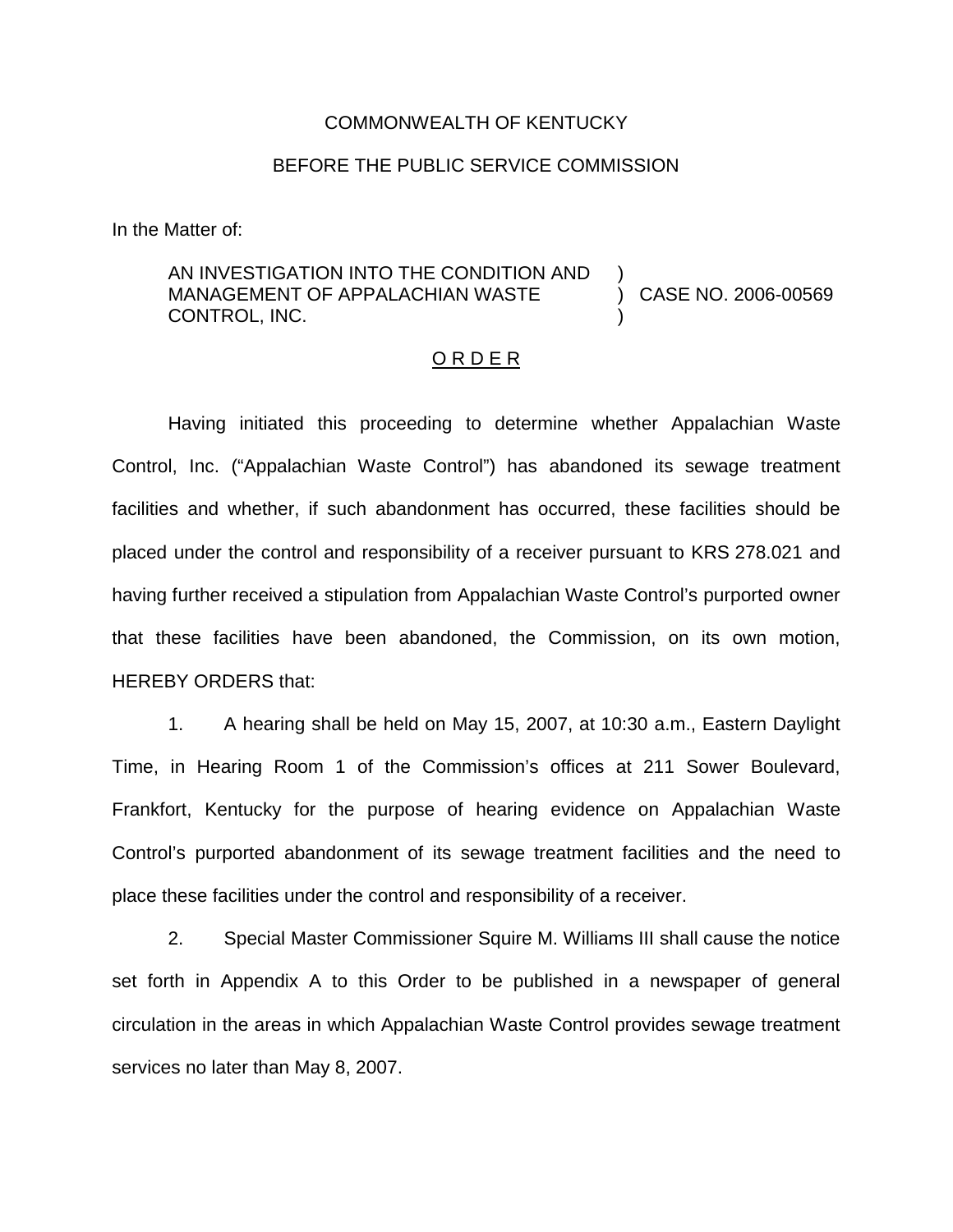Done at Frankfort, Kentucky, this 30<sup>th</sup> day of April, 2007.

By the Commission

ATTEST:

Robert a amat for the